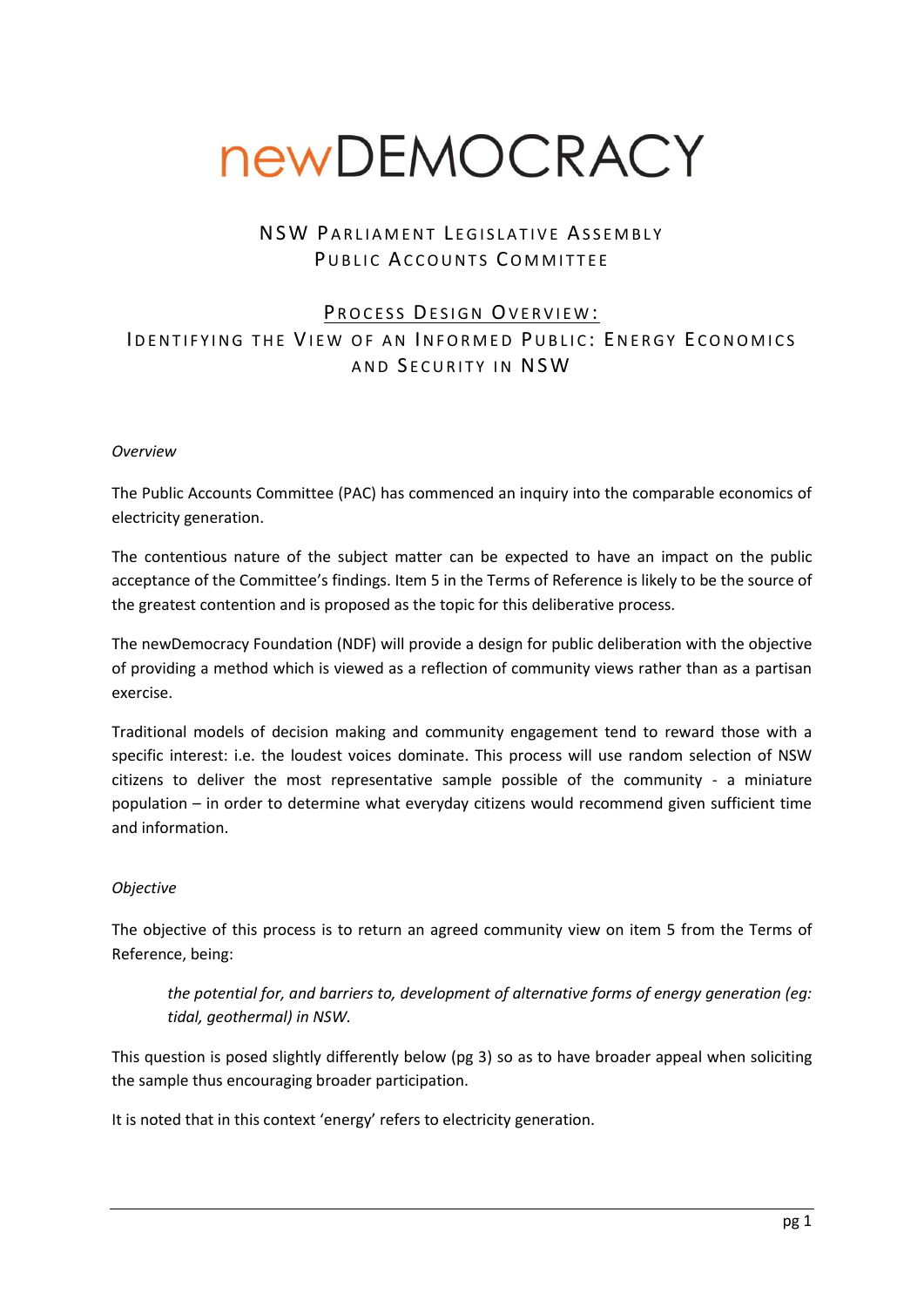# *Methodology*

It is proposed that a two Citizens' Policy Juries of 45 participants will be convened for a 2½ month process: one in metropolitan Sydney and one in Tamworth.

Invitations will be extended to a catchment area spanning an agreed number of electorates appropriate to each of the Sydney and Tamworth located processes. Reimbursement of transport costs is being explored so as to avoid excluding participants who may find this a hardship.

Random selection will be used to identify participants as a means of securing a descriptively representative sample of the community. Stratification will be used to ensure a mix of metro/regional participants and age groups are represented.

# *Selection of Participants*

Invitations for each Citizens' Policy Jury would be issued to a sample of 4,000 citizens randomly drawn from the electoral roll. Invitations will explain the process and ask the citizen to decide to opt in to be eligible for selection in the Policy Jury. *(10% response rate required, 20% expected)*

From positive responses, samples are drawn electronically based on pre-agreed stratification goals: recommended as being age and residential location. The objective is to achieve a group descriptively representative of the community even if one subset of the community responds disproportionately to the initial invitation.

This sample (and 5 reserves) will be sent a comprehensive schedule and explanatory kit of prereading, with the output being for them to provide a final acceptance allowing NDF to finalise the jury.

While it is recommended a modest per diem payment be announced after this final confirmation and provided at the conclusion of the process it is understood that the PAC budget does not allow for this. For a regional event to be viable reimbursement of travel costs is highly desirable and NDF is evaluating this.

The group is convened solely for this process: any future Policy Jury should recommence a fresh selection process.

## *Preparation and Information Process*

Information and judgment are required to reach decisions. We operate these panels because the judgment of random samples (or mini-publics) has been shown to achieve very high levels of public trust. It is thus imperative that the method of provision of information to the groups does not erode that trust.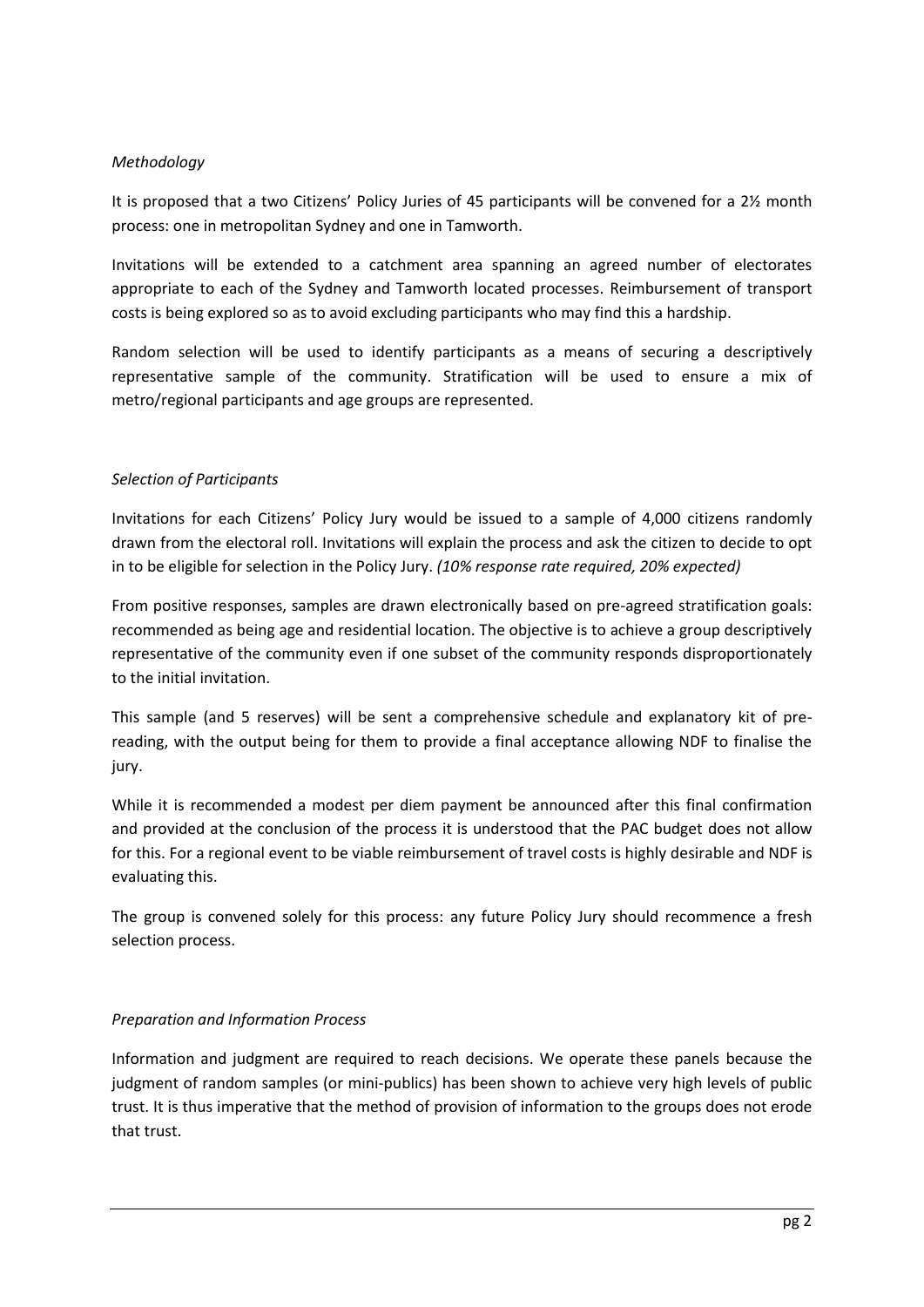Prior to the Policy Jury's first meeting, a background document will be circulated to the panellists: this should be the entirety of the executive summaries from the submissions made to the Committee (with full submissions available to read upon request). This is the baseline content for deliberation. NDF also proposes that a call for summary submissions (one page) will be made through mainstream print media – giving companies, interest groups, expert groups and citizens the chance to contribute. However, throughout the meeting process the Jury is able to request a submission or an appearance from experts of their choosing (as well as hearing more from a submission contributor). It is understood that the Jury would be requesting attendance in its own capacity, not under the authority of the PAC, which has statutory powers related to its role as a parliamentary body.

The CSIRO have confirmed their interest in ensuring ready access to expertise as required.

It is recommended that an online discussion forum (for the use of the Jury, but visible to the public) be operated as part of the process.

# *What is the status of the Citizens' Policy Jury?*

The Citizens' Policy Jury is not a parliamentary proceeding and would not attract parliamentary privilege. However, the Committee highly values public input and considers that the process will be an integral component of the inquiry.

# *What Does the Citizens' Policy Jury Decide?*

It is important that the limit of the group's decision-making authority is pre-agreed and clearly conveyed.

It is proposed that the remit of the jury is to reach agreement on:

The order of preference, barriers to adoption (including financial aspects and public perception issues) and recommended course of action with regard to alternative forms of energy generation (eg: tidal, geothermal) in NSW.

In terms of authority, it is proposed that:

The Public Accounts Committee undertakes that the Jury's recommendations will be provided to the NSW Government as part of the Committee's final report.

Early agreement by the Public Accounts Committee on these two points is the most critical element to the success of the process.

Participants will be advised that the report will be debated in parliament.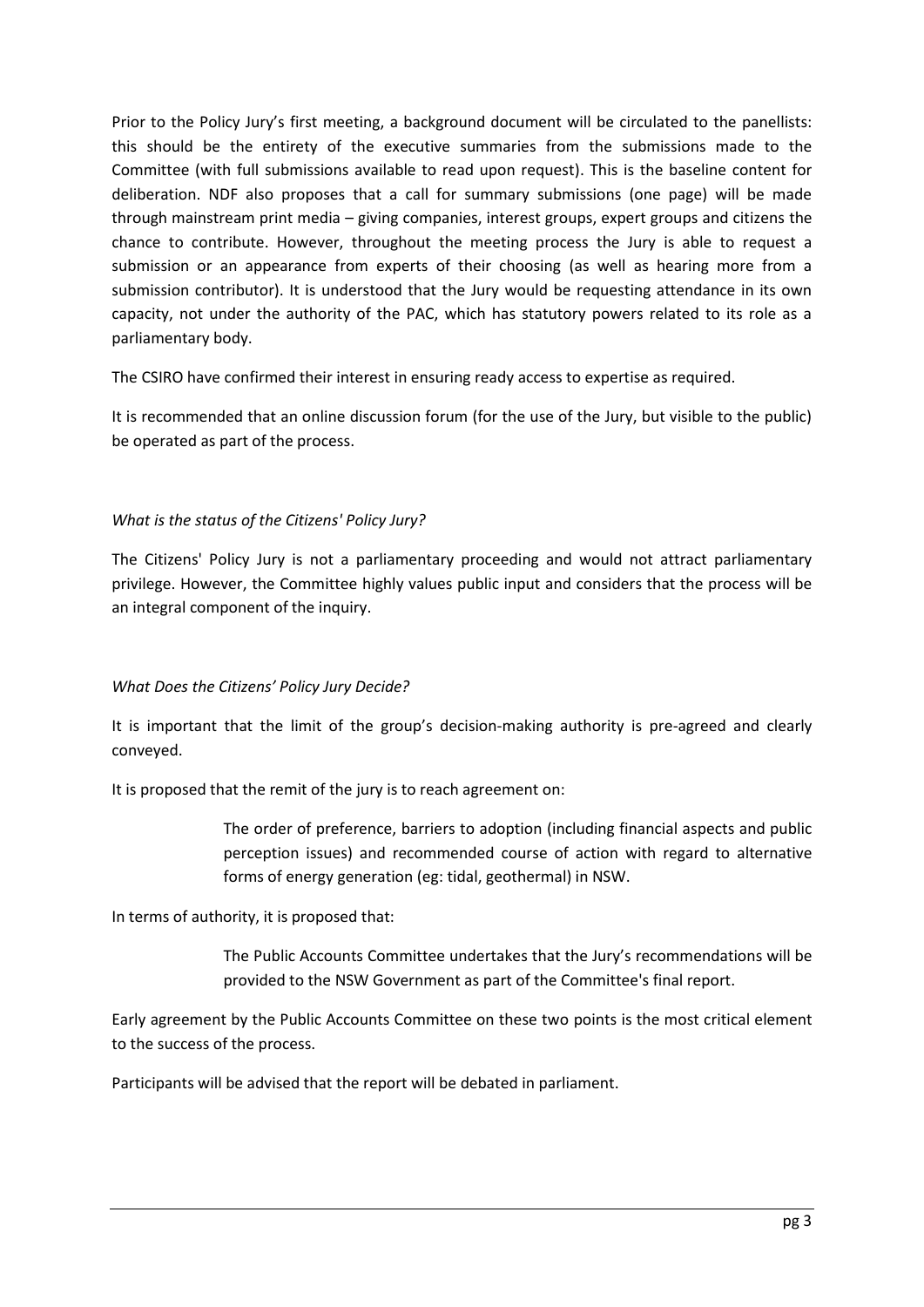#### *What Constitutes a Decision?*

In order to shift the public mindset from adversarial, two party, either/or contests and convey a message of broad based support for the recommendations, the Foundation suggests a 75% supermajority be required for a final decision from the group. In practice, citizens' panels tend to reach consensus (or group consent) positions with minority voices included in any report; they rarely need to go to a vote.

## *Operations*

A skilled facilitator has been identified for the Sydney process who is accredited by the International Association of Public Participation who will provide services pro bono. NDF will meet costs associated with the Tamworth event.

Assistance in creating the documentation and facilitating expert appearances will be provided by a Foundation volunteer in conjunction with the CSIRO.

Meetings would take place within either Parliament facilities during business hours or the University of Sydney as venues available at negligible cost. Advice is being sought with regard to an appropriate venue in Tamworth.

## *Costing Outline*

Key cost areas involved for the PAC are the use of Parliament's facilities and printing costs. It is understood the PAC is unable to fund catering, postage, per diems, transport or consultant costs but can advise on costs and distribute electronic mail.

Process design, selection, and provision of facilitators will be at the Foundation's cost.

## *Key Issues to be managed:*

- $\triangleright$  Interface with subject matter experts to ensure accessibility and availability for participation.
- $\triangleright$  Interest group buy-in (explicit invitation for inclusion in the preparation of background information is suggested).
- $\triangleright$  Preparation and assembly of background information (assuming that to some extent the submissions received will inform this process).
- $\triangleright$  Communication task (this will end up being an education campaign for the broader community as well as a communications task).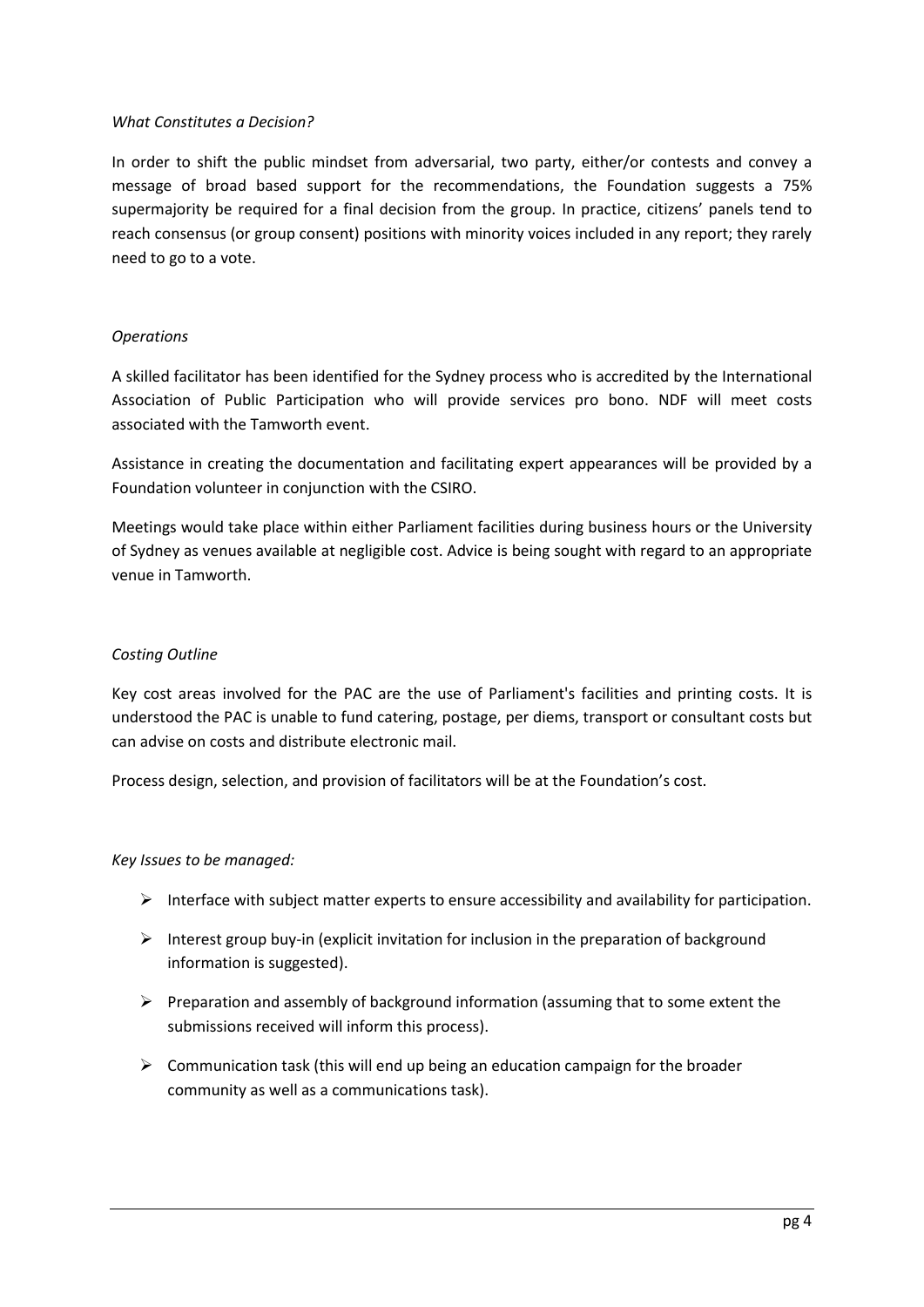#### TIMELINE FOR 2012 DELIBERATIVE PROCESS:

# ENERGY ECONOMICS AND SECURITY IN NSW AN INQUIRY BY THE PUBLIC ACCOUNTS COMMITTEE OF NSW PARLIAMENT

# Topic: *The order of preference, barriers to adoption (including financial aspects and public perception issues) and recommended course of action with regard to alternative forms of energy generation (eg: tidal, geothermal) in NSW.*

| Start-3 months                                                                            | Research Committee preparatory planning session. Key topics:<br>Agree Academic Oversight Representatives.<br>➤<br>Identify required background materials for inclusion.<br>➤<br>Revise/ amend/ review this program.<br>≻<br>$\triangleright$ Final budget approval by each party.<br>Agree ideal timings for PAC representatives to attend metro and<br>≻<br>regional jury assemblies.                                                                                                                                                                                                                                             |
|-------------------------------------------------------------------------------------------|------------------------------------------------------------------------------------------------------------------------------------------------------------------------------------------------------------------------------------------------------------------------------------------------------------------------------------------------------------------------------------------------------------------------------------------------------------------------------------------------------------------------------------------------------------------------------------------------------------------------------------|
| Start-80 days                                                                             | Invitation sent to a random sample of 4,000 citizens drawn from the electoral<br>roll for each Policy Jury. Estimated 20% positive response rate.<br>Briefing of independent, skilled lead facilitator(s).<br>Selection of online platform services (including moderators)                                                                                                                                                                                                                                                                                                                                                         |
| Start -60 days                                                                            | First round selection to secure representatives.<br>Seeking 45 panellists per Policy Jury (45 + 5 reserves is ideal).<br>➤<br>Explanation of commitment required: attendance at all elements of<br>➤<br>process, including potential online discussion presence.<br>Stratified random sample to deliver descriptive match to community<br>≻<br>(NDF to provide technology/ expertise).                                                                                                                                                                                                                                             |
| Start -30 days                                                                            | Finalisation of participants. Provision of welcome kit of materials. Potential to<br>open up online discussion environment for participants.                                                                                                                                                                                                                                                                                                                                                                                                                                                                                       |
| Start -14 days                                                                            | Media briefing to explain process.                                                                                                                                                                                                                                                                                                                                                                                                                                                                                                                                                                                                 |
|                                                                                           |                                                                                                                                                                                                                                                                                                                                                                                                                                                                                                                                                                                                                                    |
| Day 1<br>(all dates TBC - June<br>proposed)<br>(Full day required,<br>Saturday suggested) | Opening day: The First Assembly - The Learning Phase.<br>Introduction of the topic upon which they will deliberate:<br>➤<br>understanding remit and authority. Explanation of influence and<br>context: what will be done with the results the groups produce.<br>Introduction of the process, and its precedents; understanding the<br>≻<br>inevitability of bias & importance of constructive, critical<br>thinking/doing.<br>$\triangleright$ Agreement on group guidelines for participation.<br>Jury sessions with 2-3 expert speakers driven by each group's online<br>≻<br>discussions prior to meeting. Includes open Q&A. |